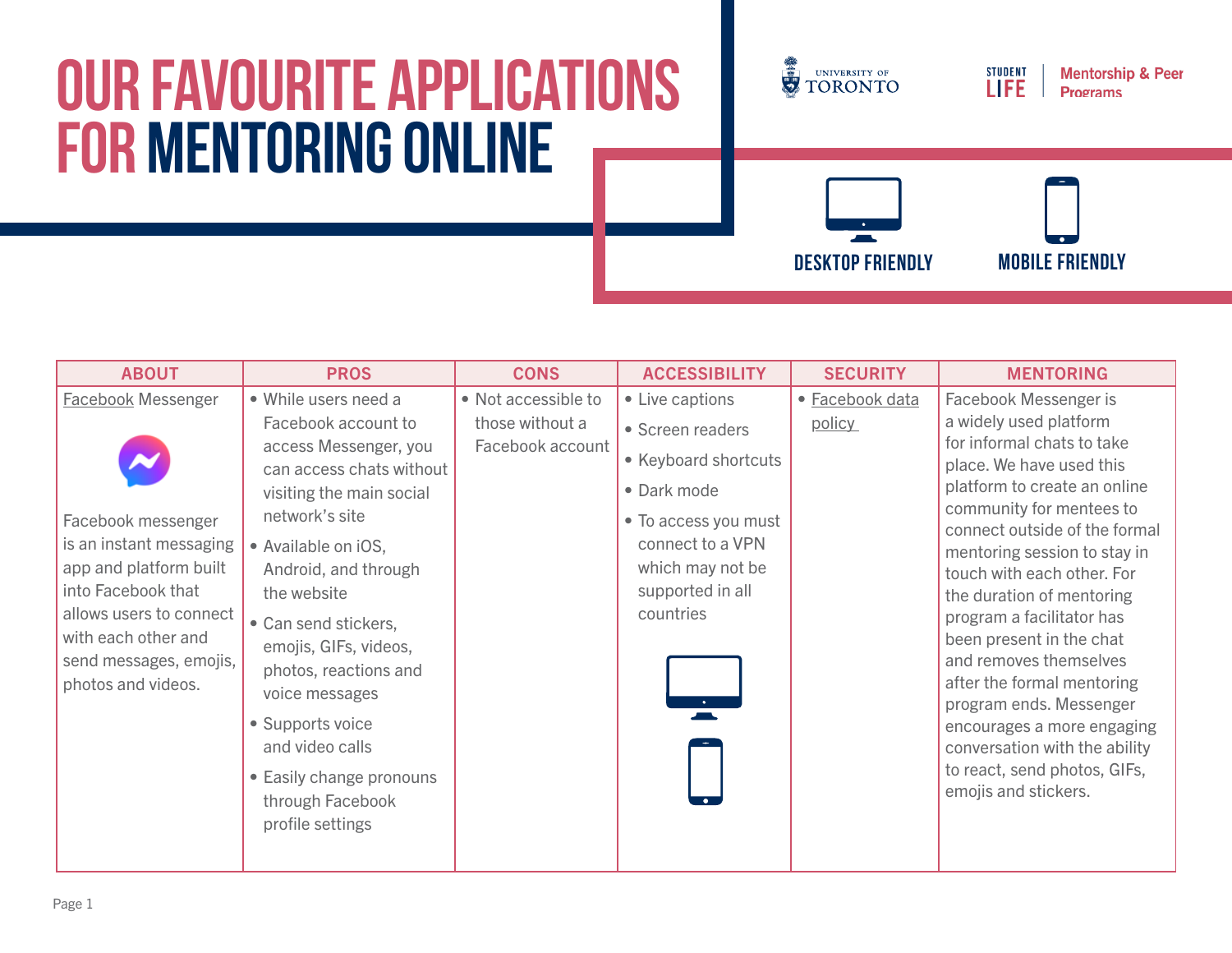| <b>ABOUT</b>                                                                                                                                                                                                                  | <b>PROS</b>                                                                                                                                                                                                                                                                                                                                          | <b>CONS</b>                                                                                                                                                                                                                                                                                                                                                                                                          | <b>ACCESSIBILITY</b>                                                                                                                                                                                                                                  | <b>SECURITY</b>                            | <b>MENTORING</b>                                                                                                                                                                                                                                                                                                                                                                                                                                                                                                                                                     |
|-------------------------------------------------------------------------------------------------------------------------------------------------------------------------------------------------------------------------------|------------------------------------------------------------------------------------------------------------------------------------------------------------------------------------------------------------------------------------------------------------------------------------------------------------------------------------------------------|----------------------------------------------------------------------------------------------------------------------------------------------------------------------------------------------------------------------------------------------------------------------------------------------------------------------------------------------------------------------------------------------------------------------|-------------------------------------------------------------------------------------------------------------------------------------------------------------------------------------------------------------------------------------------------------|--------------------------------------------|----------------------------------------------------------------------------------------------------------------------------------------------------------------------------------------------------------------------------------------------------------------------------------------------------------------------------------------------------------------------------------------------------------------------------------------------------------------------------------------------------------------------------------------------------------------------|
| <b>MS Teams</b><br>Teams can be<br>considered an all-in-one<br>collaborative solution<br>for teamwork; from<br>scheduling meetings,<br>starting spontaneous<br>chats, and easy syncing<br>with Outlook and<br><b>OneDrive</b> | • Users can host meetings,<br>share their screens,<br>and use the whiteboard<br>feature<br>• Allows up to 250 people<br>in a meeting and 10<br>000 viewers in its live<br>presentation feature<br>• Chat history is saved and<br>is easily accessible to<br>team after meeting ends<br>• Easy to log into and<br>syncs with Office365<br>drive/files | • Can only show<br>a maximum of 9<br>participants at a<br>time, might not be<br>very engaging for<br>larger meetings<br>• Occasional<br>performance<br>issues during calls<br>such as video/<br>audio freezing,<br>lagging interface<br>response<br>• Difficult to<br>adjust name and<br>pronouns - can't<br>change directly<br>from desktop<br>or phone app,<br>need to change<br>through Microsoft<br>account page | • Please note that<br><b>MS</b> Teams is<br>classified as a VOIP<br>service so it may<br>not work if you are<br>trying to access<br>it from a country<br>that restricts VOIP<br>platforms<br>• Accessibility<br>overview of<br><b>Microsoft Teams</b> | • Microsoft Teams<br><b>Security Guide</b> | Facebook Messenger is<br>a widely used platform<br>for informal chats to take<br>place. We have used this<br>platform to create an online<br>community for mentees to<br>connect outside of the formal<br>mentoring session to stay in<br>touch with each other. For<br>the duration of mentoring<br>program a facilitator has<br>been present in the chat<br>and removes themselves<br>after the formal mentoring<br>program ends. Messenger<br>encourages a more engaging<br>conversation with the ability<br>to react, send photos, GIFs,<br>emojis and stickers. |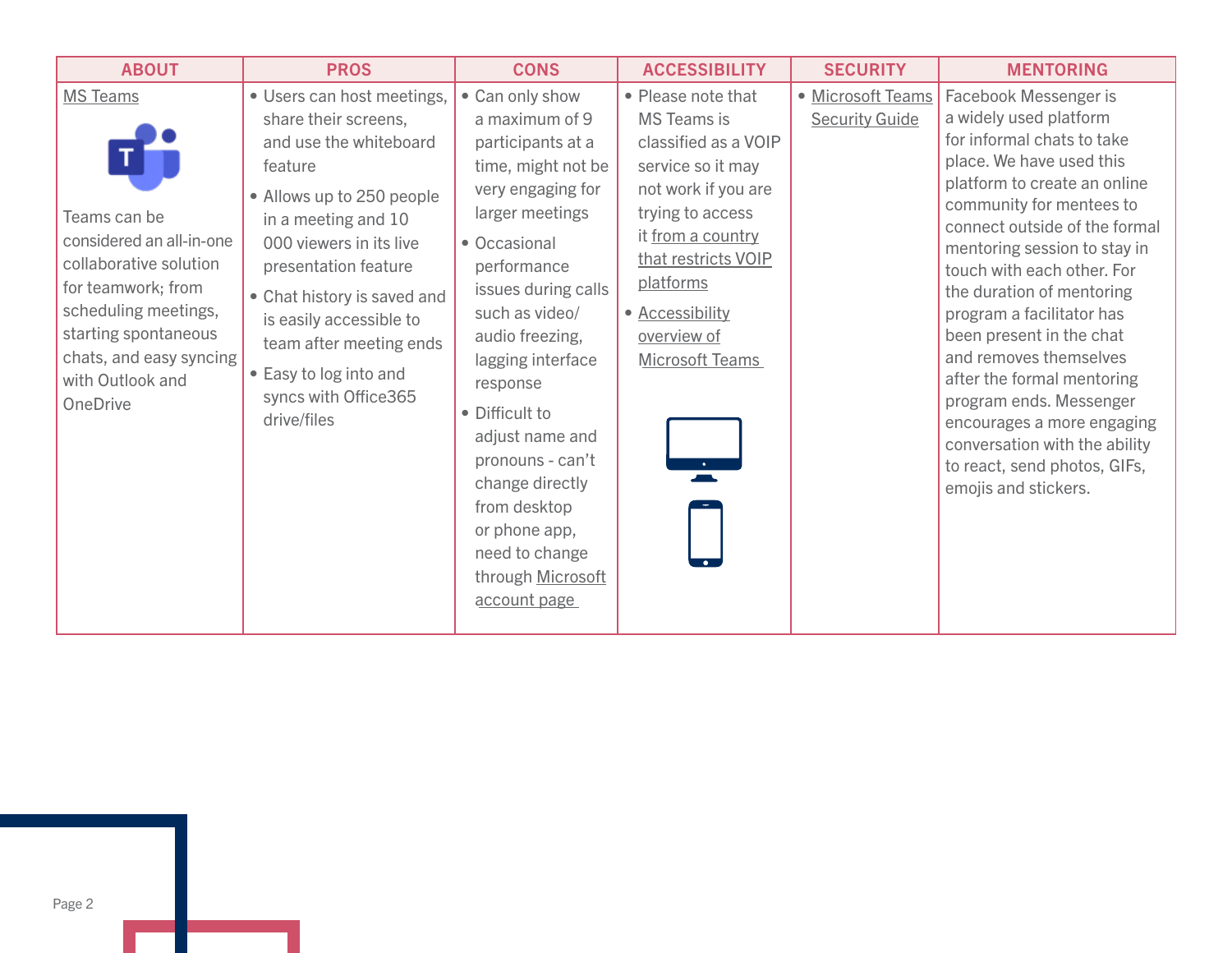| <b>ABOUT</b>                                                                                                                                                                                                                                                                                                                                     | <b>PROS</b>                                                                                                                                                                                                                                                                                        | <b>CONS</b>                                                                                                                                                    | <b>ACCESSIBILITY</b>                                                                                                                                                                                                                                                                                                                                              | <b>SECURITY</b>       | <b>MENTORING</b>                                                                                                                                                                                                                                                                                                                                                                                                                                                                                                                                 |
|--------------------------------------------------------------------------------------------------------------------------------------------------------------------------------------------------------------------------------------------------------------------------------------------------------------------------------------------------|----------------------------------------------------------------------------------------------------------------------------------------------------------------------------------------------------------------------------------------------------------------------------------------------------|----------------------------------------------------------------------------------------------------------------------------------------------------------------|-------------------------------------------------------------------------------------------------------------------------------------------------------------------------------------------------------------------------------------------------------------------------------------------------------------------------------------------------------------------|-----------------------|--------------------------------------------------------------------------------------------------------------------------------------------------------------------------------------------------------------------------------------------------------------------------------------------------------------------------------------------------------------------------------------------------------------------------------------------------------------------------------------------------------------------------------------------------|
| Zoom<br>$\mathbf{r}$<br>zoom<br>Zoom is a video<br>conferencing service<br>that can be used to<br>virtually connect with<br>others by video and<br>audio. Zoom allows<br>you to conduct live<br>chats, record meetings,<br>share screen, create<br>breakout rooms, share<br>a live transcript in<br>addition to a plethora<br>of other features. | • Supports large<br>audiences that allows<br>up to 10,000 virtual<br>attendees to sign up<br>for webinars<br>• Zoom can be used for<br>free for meetings up<br>to 40 minutes long<br>• Can connect to Google<br>calendar to sync<br>meeting invites<br>• User friendly platform                    | • A subscription<br>based service with<br>multiple add-ons<br>• Lack of comment<br>control<br>• Zoom bombing                                                   | • Customize the font<br>size of chat and closed<br>captioning<br>• Supports keyboard<br>shortcuts<br>• Screen reader support<br>• Automatic transcripts<br>• Third party captioning<br>• Rearrange videos to<br>create your own custom<br>gallery<br>• Multi-spotlight and<br>multi-pinning to spotlight<br>interpreters and speakers<br>• Accessibility Features | · Security Guide      | Zoom is a great platform for<br>formal or semi-formal 1:1<br>mentoring, small group<br>mentoring or large group<br>mentoring. We find Zoom<br>the most user friendly of the<br>virtual mentoring platforms.<br>To join a meeting, there is<br>no sign up required, rather<br>folks can join through a link.<br>Once they enter the have the<br>ability to change their name,<br>background, enable closed<br>captioning and various other<br>features. We regularly use<br>Zoom for our mentor/mentee<br>training and our mentoring<br>programs. |
| WhatsApp<br>WhatsApp<br>One of the most<br>popular cross-platform<br>messaging and calling<br>platforms. This<br>messaging service can<br>be used across various<br>platforms and countries.                                                                                                                                                     | • Host group chats with<br>up to 256 people<br>• automatically import<br>phone contacts<br>• Works seamlessly<br>across multiple<br>mobile platforms (iOS,<br>Android, Windows) with<br>desktop<br>• Easily change display<br>name, can add<br>pronouns to name<br>• Can send videos<br>and photos | • Calling feature<br>not available in<br>all countries<br>• You can't contact<br>someone unless<br>you have their cell<br>phone number<br>• No sign-out option | • WhatsApp is not<br>available in Ukraine<br>(Crimea region), Cuba,<br>Iran, North Korea,<br>China, and Syria unless<br>connected to a VPN.                                                                                                                                                                                                                       | • WhatsApp<br>privacy | WhatsApp is a widely used<br>platform for informal chats<br>to take place. We have<br>used this platform to create<br>an online community for<br>mentees to connect outside<br>of the formal mentoring<br>session to stay in touch with<br>each other. For the duration<br>of mentoring program a<br>facilitator has been present<br>in the chat and removes<br>themselves after the formal<br>mentoring program ends.                                                                                                                           |